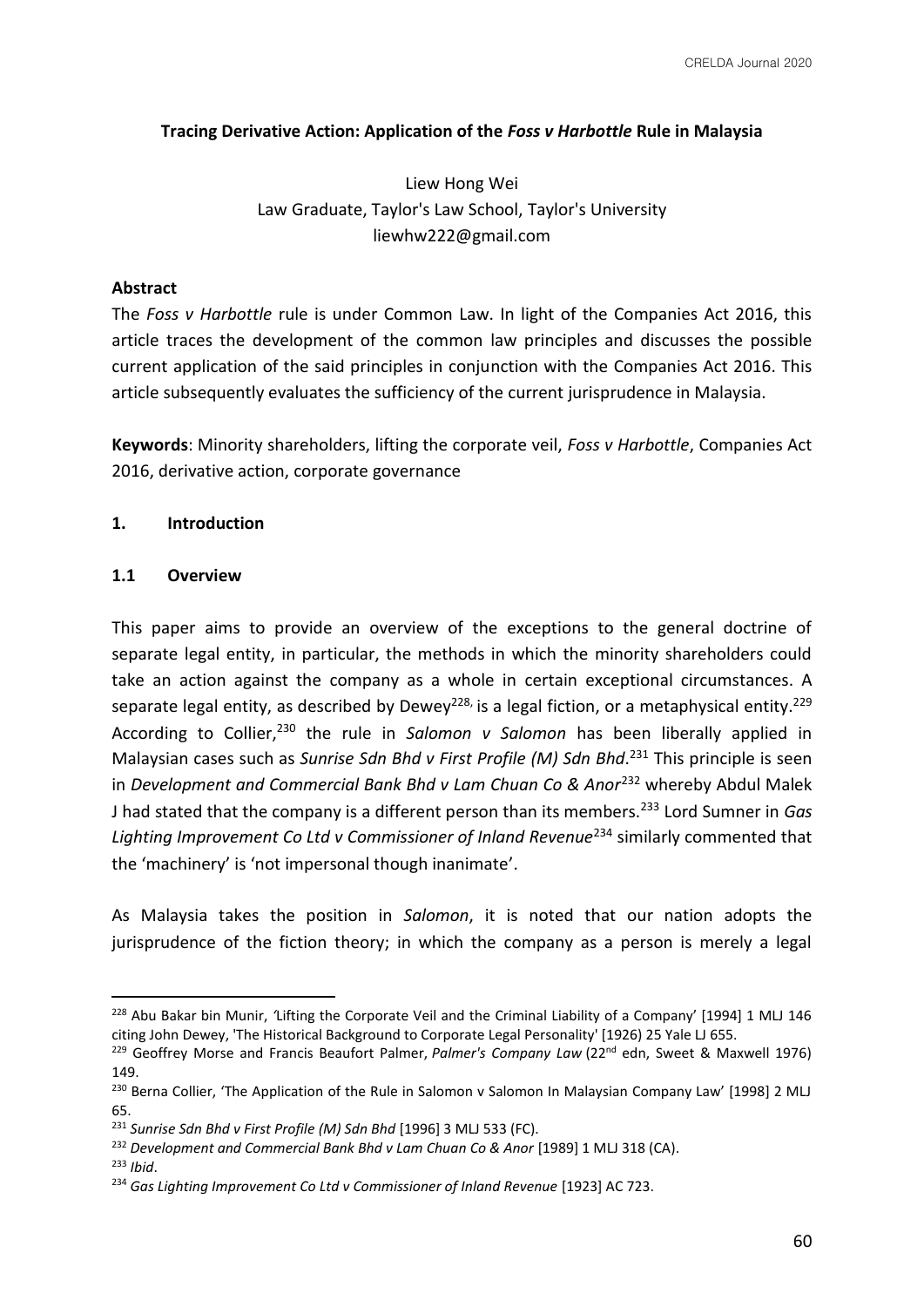fiction.<sup>235</sup> Despite giving recognition as a legal person, Salmond argues that only a human being can be recognised as a natural person; whereas companies and other entities, such as the church, is classified as a legal person.<sup>236</sup> In other words, the company is a person, by a legal fiction. Under section 20 of the Companies Act 2016, members have an identity separate from the company and this identity continues to exist until it is removed from the Register.<sup>237</sup>

The most beneficial doctrine that flows from the doctrine of separate legal entity is the doctrine of limited liability. In a sense, the courts would 'limit' the liability of the shareholders according to the number of shares ascribed to him.<sup>238</sup> In another sense, the creditors of the company would look to the company to fulfil its contractual obligations, not the directors themselves.<sup>239</sup>

As a result of the doctrine of corporate personality, is the concept of shareholder ownership.<sup>240</sup> as Parkinson put it, the legal model includes the shareholders having the privilege of the corporation operated for their benefits.<sup>241</sup> The directors, to a certain extent, dictate the objectives of the company.<sup>242</sup>As the court explained in *Macaura v Northern*  Assurance Co Ltd,<sup>243</sup>a company is a separate entity from its members. Since the corporation is a single unit, a problem arises if the minority shareholders suffer a wrong from the majority shareholders within the company itself. This paper will analyse the rule in *Foss v Harbottle*<sup>244</sup> and subsequently, the Malaysian position in the courts, the Companies Act 1965 and the Companies Act 2016 respectively.

It is uncertain as to whether the new principles under the Companies Act 2016 will bring a positive change to the status quo of case laws. The current state of case law has not taken the new principles of the Companies Act 2016 into account. With the introduction of the Companies Act 2016, it is imperative to critically examine the potential lacunae of the law to prevent miscarriages of justice. This paper aims to discuss the developments of the derivative action in Malaysia, critically assess the merits of the current law of derivative action in Malaysia to determine whether the law is satisfactory in this area and briefly compare and contrast the position of this doctrine against other Common Law jurisdiction.

<sup>&</sup>lt;sup>235</sup> Zuhairah Ariff Bt Abdul Ghadas, 'The Myth of Corporate Personality: An Overview from the English Law and Shariah' [2008] 3 ShLR 13.

<sup>236</sup> *Ibid*, citing John William Salmond, *Salmond On Jurisprudence.* (10th edn, Stevens and Haynes 1913).

<sup>237</sup> Companies Act 2016.

<sup>&</sup>lt;sup>238</sup> Siew Cheang Loh, *Corporate Powers Accountability* (2<sup>nd</sup> edn, LexisNexis 2002).

<sup>&</sup>lt;sup>239</sup> Mark Weinstein, 'Limited Liability in California 1928-31: It's the Lawyers' [2005] 7 Am. L. & Econ. Rev 2.

<sup>&</sup>lt;sup>240</sup> Ross Grantham, 'The doctrinal basis of the rights of company shareholders' [1998] 57 CLJ 3.

<sup>241</sup> John Edward Parkinson, *Corporate Power And Social Responsibility* (Oxford University Press 1993). <sup>242</sup> *Ibid*.

<sup>243</sup> *Macaura v Northern Assurance Co Ltd* [1925] AC 619 (HOL).

<sup>244</sup> *Foss v Harbottle* [1843] 67 ER 189 [1843] 2 Hare 461 (Ch).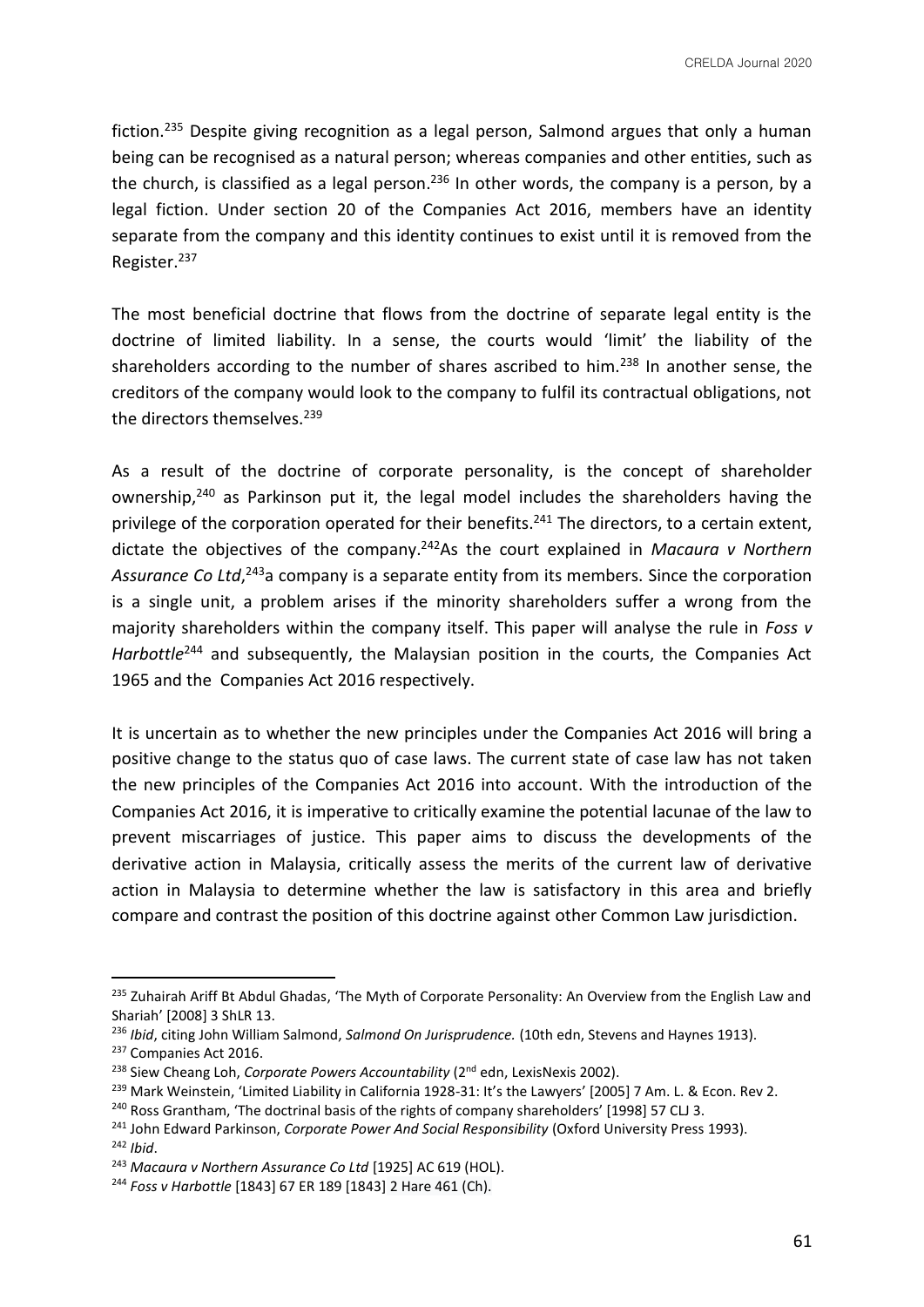## **2. Development of the Principle under Common Law**

### **2.1 The Logic of** *Foss v Harbottle*

As stated above, one of the effects of the doctrine of separate legal entity is limited liability. The concept of limited liability limits the liability only towards the amount of assets in which a director owns.<sup>245</sup> In a logical sense, if the body corporate is a single unit, the members of the company on a general rule cannot take action against itself. Therefore, the problem arises if the members, particularly the minority shareholders suffer a wrong from within the company. It is established in *Foss v Harbottle*<sup>246</sup> that the 'proper plaintiff' of an action against the company is the company itself.<sup>247</sup>

Foss is followed in *MacDougall v Gardiner*,<sup>248</sup> in which a shareholder's claim was dismissed as his claim was not a personal claim, but rather the "proper plaintiff" was the company itself. The rule in *Foss* was heavily debated and referred to in the English decision of *Prudential Assurance Ltd. v. Newman Industries Ltd. (No 2)*<sup>249</sup> in which the plaintiff must prove a *prima facie* case of fraud, or the derivative action will not be considered. This is much to the dismay of minority shareholders as L.S. Sealy commented.<sup>250</sup>

The rule in Foss is essentially refined by Jenkins LJ in *Edwards v Halliwell*<sup>251</sup> to include that the proper plaintiff who brings an action for a wrong done to the company is the company itself and the wrong is a transaction that is made binding on a company by a simple majority of shareholders and the minority shareholder is unable to object due to the majority principle.<sup>252</sup> This rule itself is desirable for several reasons.<sup>253</sup> Firstly, Christopher Hale debated that the *Foss* principle was beneficial as litigation was more difficult with this doctrine in place.<sup>254</sup> This prevents unnecessary litigation, in which the decision whether to sue must be made, which is usually a financial and corporate rather than a legal matter.

 $245$  Loh (n 11).

<sup>246</sup> *Foss* (n 17).

<sup>247</sup> *Foss* (n 17).

<sup>248</sup> *MacDougall v Gardiner* [1875] 1 ChD 13.

<sup>249</sup> *Prudential Assurance Ltd. v. Newman Industries Ltd. (No 2)* [1982] Ch. 204 (CA).

<sup>&</sup>lt;sup>250</sup> Leonard Sealy, 'More Bleak News for the Minority Shareholder' [1987] 46 CLJ 3, 398.

<sup>251</sup> *Edwards v Halliwell* [1950] 2 All ER 1064 (CA).

<sup>&</sup>lt;sup>252</sup> Ainul Azam bin Ahmad Khamal, 'There and Back Again- Perspectives on the Law of Derivative Action in Malaysia' [2017] 5 MLJ 124 citing Ibid.

<sup>&</sup>lt;sup>253</sup> Pearlie Koh, 'The Statutory Derivative Action in Singapore : A Critical and Comparative Examination The Statutory Derivative Action in Singapore - A Critical and Comparative Examination' [2001] 13 Bond Law Review 64.

<sup>&</sup>lt;sup>254</sup> Christopher Hale, 'What's Right with the Rule in Foss v Harbottle?' [1997] Company Financial Insolvency Law Review 219.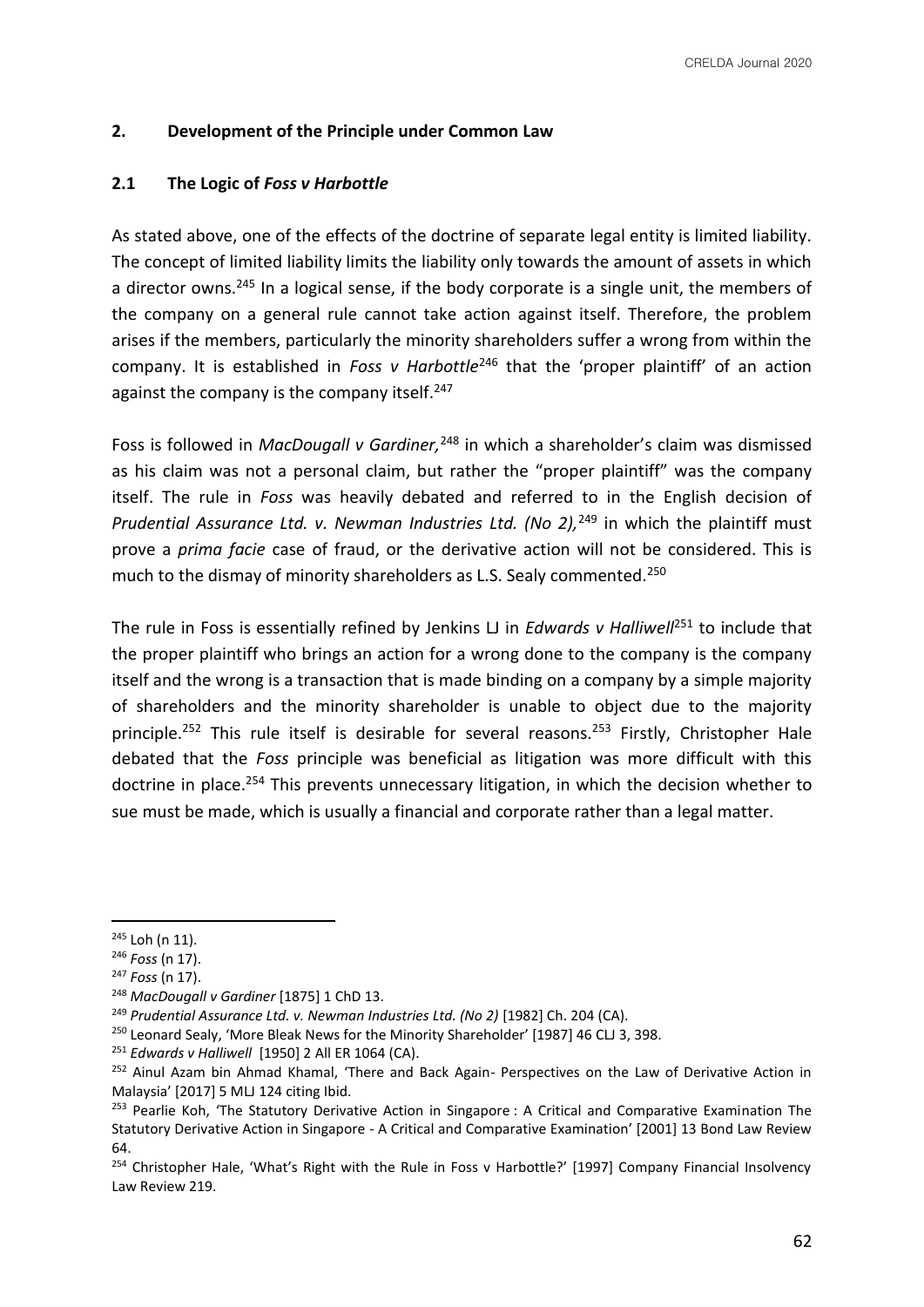Secondly, the *Foss* rule prevents a form of duplicative litigation.<sup>255</sup> Cheffins adds that litigation will have an adverse impact not only on the shareholders, but other stakeholders, such as creditors, who might have their payments defaulted, and employees, who might suffer retrenchment.<sup>256</sup> This also increases the number of litigations against the defendant itself, further burdening the courts.

## **2.2 The Problems of** *Foss v Harbottle*

Nevertheless, there are consequences of the *Foss* principle to the minority shareholders. In *Wallersteiner v Moir (No 2)*<sup>257</sup>, Lord Denning commented that such a derivative action would not be effective as a minority loses out to the majority.<sup>258</sup> A rationale of this phenomenon is that the company is not able to sue as most part of the company is controlled by the dominating party.<sup>259</sup>Naturally, the decision in *Prudential* has brought some dissatisfactions, as criticised by Sealy in *A Marathon that Nobody Wins*, <sup>260</sup> 'de facto' control is not strictly defined and could lead to possibly worse results for the minority shareholders. *Prudential,*  as Sealy mentioned, though a simple case of fraud, had been decided on purely procedural grounds, whereby the sole purpose is in which time would be saved.<sup>261</sup>Therefore, the consequence of the *Foss* rule is the inability of the minority shareholders to take action against the company.<sup>262</sup> The Jenkins Committee of England and Wales noted that the minority shareholders have no right of complaint other than the ground of fraud.<sup>263</sup>

Due to this nature, it is held under *Elder v Elder Watson*<sup>264</sup> that the rule in *Foss* should be taken liberally. Under the common law, there are five exceptions under *Edwards v Halliwell*  as *ultra vires* and illegality; special majorities; personal rights; fraud by controlling majority; and when justice requires it (although this exception has been disputed in *Prudential Assurance Co Ltd v Newman Industries (No 2)*<sup>265</sup>. Anthony Boyle argued that an obiter dictum can be read into the *Foss* rule to grant this exception.<sup>266</sup> Though Sealy would claim that this rule is the "very foundation" that a minority shareholder could bring an action in the first place<sup>267</sup>). These exceptions can be argued as not exceptions at all, but instead, as Wedderburn stated, merely as the impossibility for the confirmation by the majority to

<sup>261</sup> *Ibid*.

 $255$  Koh (n 26).

<sup>256</sup> Brian R Cheffins, 'Reforming the Derivative Action: The Canadian Experience and British Prospects' (1997) 227 Company, Financial and Insolvency Law Review; cited in Koh (n 28).

<sup>257</sup> [1975] 1 All ER 849; [1975] QB 373.

<sup>258</sup>*Ibid*.

<sup>&</sup>lt;sup>259</sup> Peter Hayden, 'Added protection' 159 NLJ 313.

<sup>&</sup>lt;sup>260</sup> Leonard Sealy, 'A Marathon that Nobody Wins' [1981] 40 CLJ 1, 29.

<sup>&</sup>lt;sup>262</sup> Saleem Sheikh, 'Judicial policy on corporate giving' [1990] 87 LSG 25, 16.

<sup>&</sup>lt;sup>263</sup> Board of Trade, 'Report of the Company Law Committee 1962' (Cmnd. 1749, 1962) 4, 6.

<sup>264</sup> *Elder v Elder Watson* [1952] SC 49.

<sup>265</sup> Ahmad Khamal (n 25), citing *Prudential* (n 22).

<sup>266</sup> Anthony Boyle, 'A Liberal Approach to Foss v. Harbottle' [1964] 27 Modern Law Review 603.

<sup>267</sup> Sealy (n 33).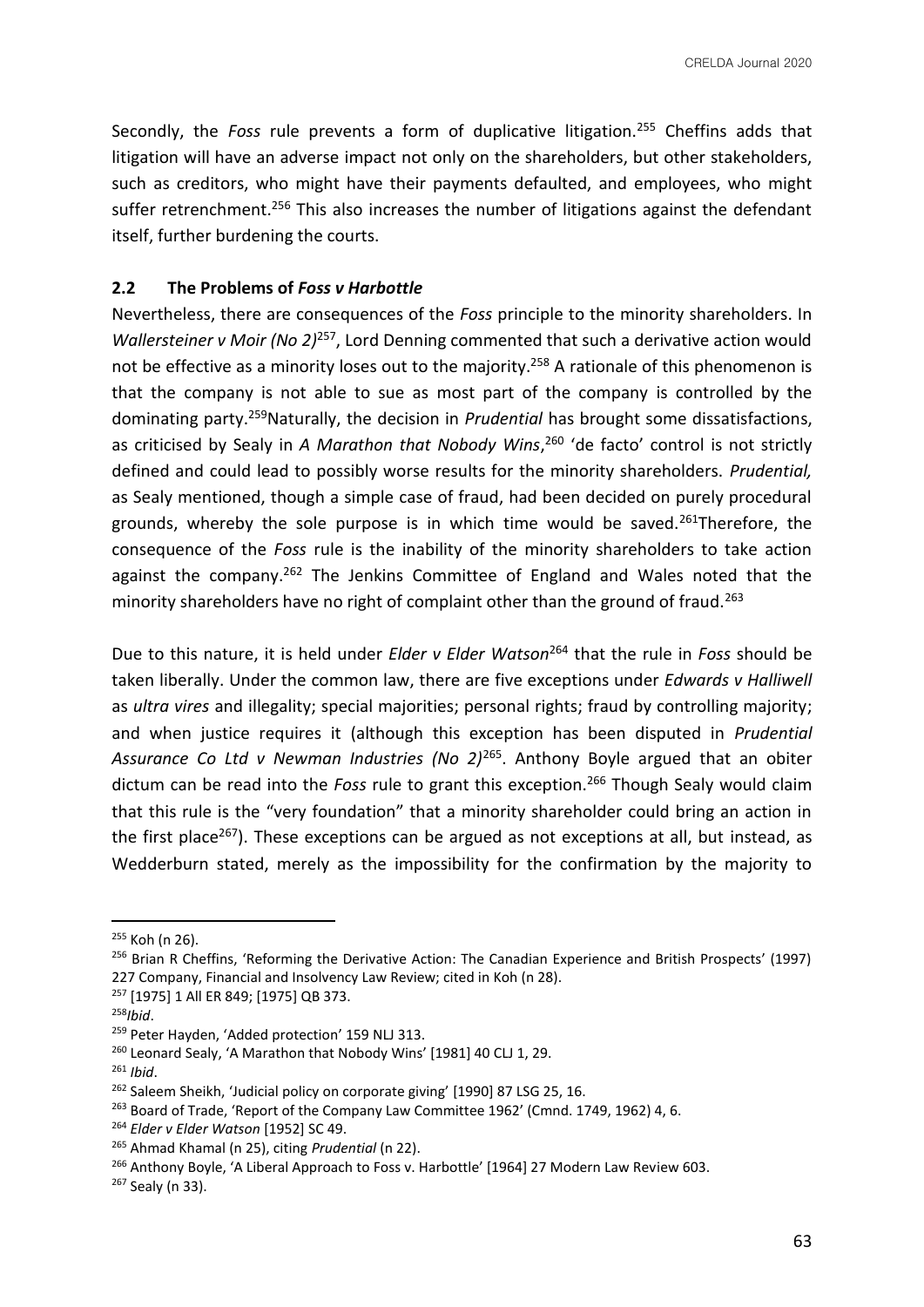arise, $268$  save perhaps the fifth requirement, whereby Sealy, as mentioned, would argue is the fundamental reason for the exceptions.

## **3. The Statutory Derivative Action**

### **3.1 The Growing Trend of Shareholder Rights &Statutory Derivative Action**

There was a growing trend in the 1990s to provide a larger emphasis on shareholders.<sup>269</sup> It is not uncommon for most common law jurisdictions to adopt a form of statutory derivative action to solve the problems of common law derivative action. In England, Wales and Northern Ireland, the new statutory position is seen under the new sections260-264 of the Companies Act 2006 (UK).<sup>270</sup> The law committee overseeing this amendment stated in the paper: '*Shareholder Remedies*' that these provisions do not overrule the rule in *Foss*, but merely a new procedure that would be more flexible and modern to determine if a shareholder can pursue an action.<sup>271</sup>

A derivative claim under the England, Wales and Northern Ireland jurisdiction may be brought under section 260 of the Companies Act 2006, $272$  whereby a member of a company may seek relief on behalf of the company (section 260(1)) from an act or omission involving negligence, default, breach of duty or breach of trust by a director, as defined under section 260(5), of the company. $273$ 

In Canada, the statutory method is seen to be more drastic. In the drafting of the Canadian Business Corporations Act, $274$  the Proposals for a New Business Corporations Law for Canada, also known as the Dickinson Committee<sup>275</sup> had explicitly stated that the 'alternative system' will replace the 'infamous doctrine'<sup>276</sup> of *Foss* with its 'injustices' and 'prejudices'*.* <sup>277</sup>In Singapore, the provisions providing statutory derivative action were found under sections 216A and 216B of the Companies Act. This particular doctrine was taken *in pari materia* from the Canadian Business Corporations Act,<sup>278</sup> as seen in sections 239(1) and 239(2) of the said Act.

<sup>268</sup> Kenneth Wedderburn, 'Shareholders' Rights and the Rule in Foss v. Harbottle' [1957] 15 CLJ2*,* 194.

<sup>&</sup>lt;sup>269</sup> American Law Institute Tentative Draft No 6 at 3 cited from Koh (n 26).

<sup>270</sup> Companies Act 2006.

<sup>271</sup> Law Commission, *Shareholder remedies* (Law Com No 246, 1997).

<sup>&</sup>lt;sup>272</sup> Section 260 of the Companies Act 2006 (n 43).

<sup>273</sup> *Ibid*.

<sup>&</sup>lt;sup>274</sup> Canada Business Corporations Act, RSC 1985.

<sup>275</sup> R. Dickerson, *et al*, *Proposals for a New Business Corporations Law for Canada* (Ottawa: Ministry of Supply and Services Canada, 1971), vol 1 para 482.

<sup>276</sup> *Ibid*.

<sup>&</sup>lt;sup>277</sup> Dickerson (n 48).

<sup>&</sup>lt;sup>278</sup> Canada Business Corporations Act (n 47).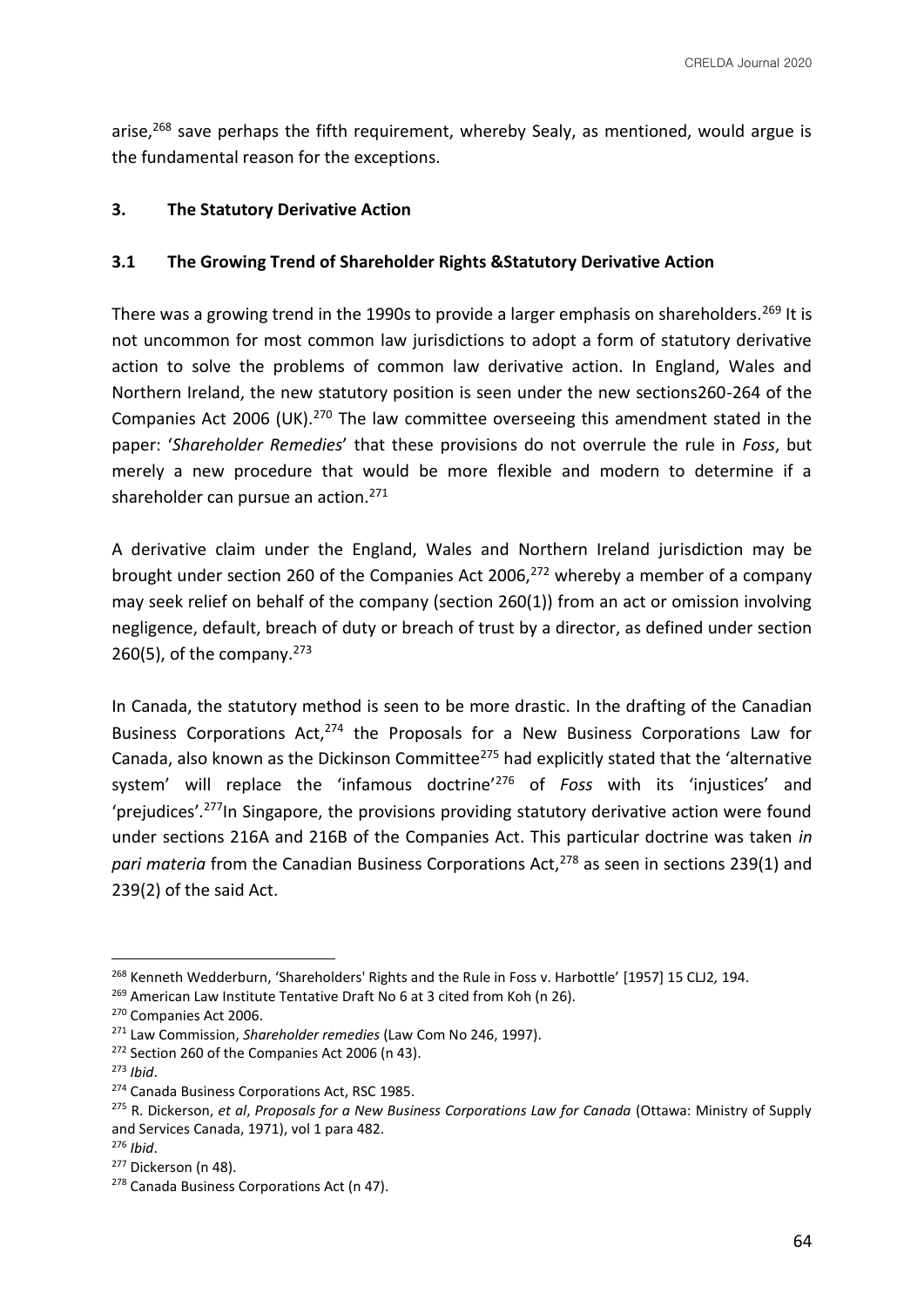# **3.2 The initial Statutory Derivative Action and Common Law Principles under the Companies Act 1965**

Prior to section 181 of the Companies Act 1965, the only statutory remedy by the Malaysian courts would be to wind up the company under the rule of 'just and equitable' grounds, <sup>279</sup>or under the Companies Ordinance 1940.<sup>280</sup> In this aspect, the law had to be reconsidered in drafting the Companies Act 1965. 281

There exists 2primary methods of derivative action, one by the courts and the common law, and another by the statutory method.<sup>282</sup>Derivative action was usually executed by the courts following the principles of Common Law. For example, the principles in *Edwards v Halliwell* were followed by Malaysian courts such as in *Tan Guan Eng v Ng Kweng Hee.*<sup>283</sup> Gopal Sri Ram JCA in *Abdul Rahim bin Aki v Krubong Industrial Park (Melaka) Sdn Bhd v Ors*<sup>284</sup> who affirmed the decision in *Tan Guan Eng*, also approved the derivative action under statutory means under s181 of the Companies Act 1965.<sup>285</sup> His Lordship stated that a derivative action is an ingenious device used by the courts to overcome 'judicial noninterference'.<sup>286</sup> Essentially, it is a method to curb the injustice that arose from the *Foss* rule.

In this vein, for a period of time, the Malaysian courts followed to a large extent the exceptions held in *Edwards* and statutory derivative action based on section 181.It must be noted that it can be argued following the decision in *Elder v Elder Watson Ltd*<sup>287</sup> that the word 'oppressive' was too strictly defined.<sup>288</sup> Therefore, Gopal Sri Ram JCA noted that a key element in section 181(1)(a) is that it should be taken at a purposive approach. This was according to *Re Kong Thai Sawmill (Miri) Sdn Bhd*<sup>289</sup> whereby 'oppression' under section 181 includes any conduct which departs from fair play.<sup>290</sup> This principle was also taken suit in other common law jurisdictions such as in Canada in *Re Ferguson and Imax Systems Corp;*<sup>291</sup> as well as in Australia in *Re Associated Tools Industries Ltd.*<sup>292</sup> However, the weakness of the

<sup>&</sup>lt;sup>279</sup> Canada Business Corporations Act (n 47).

<sup>&</sup>lt;sup>280</sup> Canada Business Corporations Act (n 47) citing Straits Settlement 49 of 1940, section 166(6).

<sup>281</sup> *Ibid*.

<sup>&</sup>lt;sup>282</sup> Straits Settlement 49 (n 53).

<sup>&</sup>lt;sup>283</sup> Mohammad Rizal Salim, 'The Shareholders' Derivative Action' [2000] 1 MLJ 44.

<sup>&</sup>lt;sup>284</sup> Abdul Rahim bin Aki v Krubong Industrial Park (Melaka) SdnBhd v Ors [1995] 4 CLJ 551.

<sup>&</sup>lt;sup>285</sup> Ahmad Khamal (n 25).

<sup>286</sup> Ahmad Khamal (n 25).

<sup>287</sup> *Elder* (n 37).

<sup>288</sup> Loh (n 11).

<sup>289</sup> *Re Kong Thai Sawmill (Miri) SdnBhd v Ling Beng Sung* [1978] 2 MLJ 227 (PC).

<sup>290</sup> *Ibid*.

<sup>291</sup> *Re Ferguson and Imax Systems Corp*., 43 O.R.2d 128, 137 (Ont. C.A. 1983).

<sup>292</sup> *Re Associated Tools Industries Ltd* [1963] 5 FLR 55 (FC).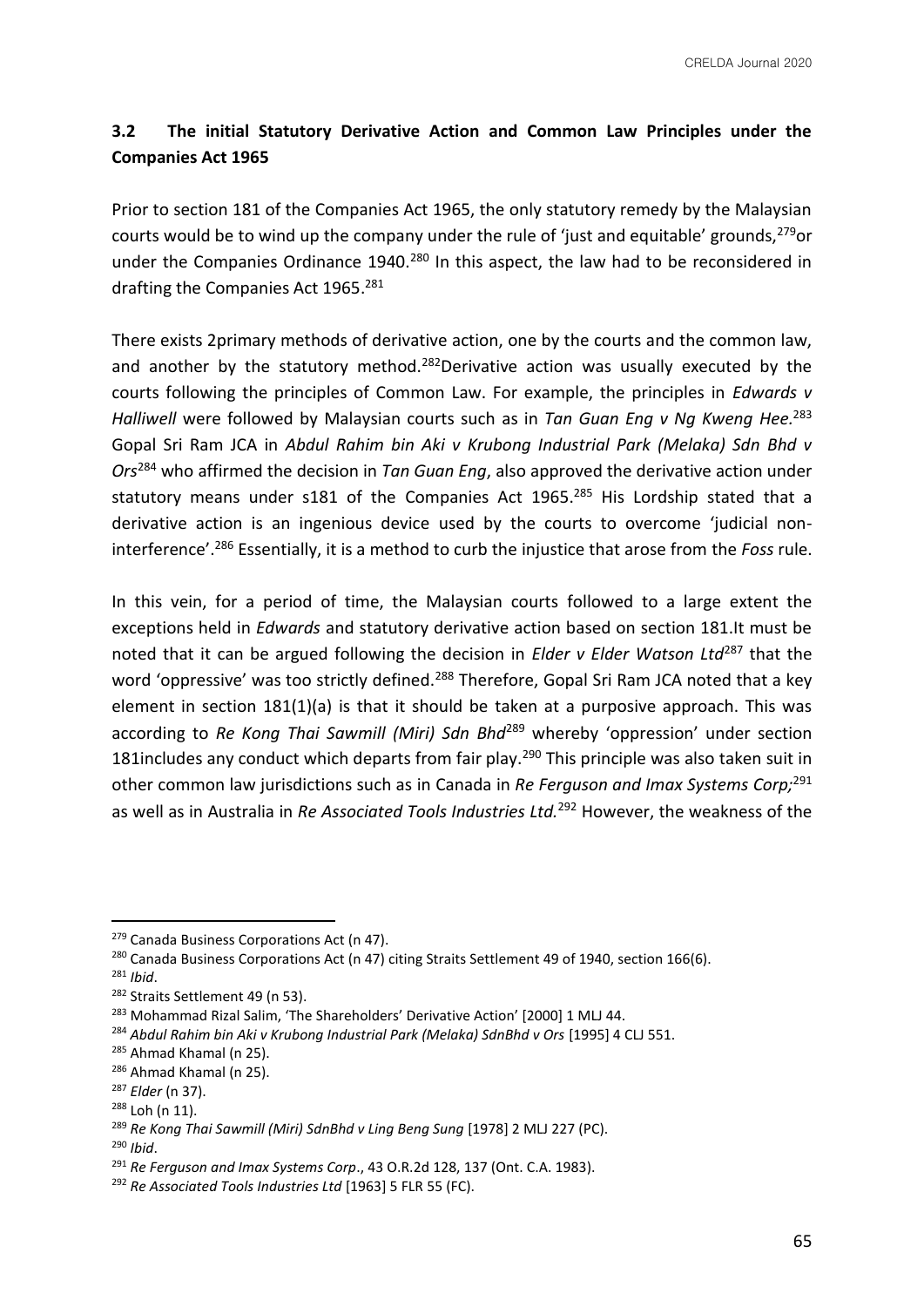broad scope of 'oppression' is that it lacks a proper definition. This leads to uncertainty of the criteria of 'oppression'.<sup>293</sup>

The rule in *Foss* was scrutinized by the Corporate Law Reform Committee, to address the drawbacks to the principle,<sup>294</sup> specifically that the common law does not adequately offer a remedy under the situation of section 181 of the Companies Act 1965. Hence, there was a need to introduce a statutory derivative action which abolishes all forms of common law derivatives.<sup>295</sup>The Corporate Law Reform Committee also indicated that another problem of the common law derivative action is the problem of free riders,<sup>296</sup> in which the aggrieved minority shareholder is obliged to fund the legal costs to commence the action. Such an obligation is a major disincentive to commence the said action.<sup>297</sup>

Similarly, another criticism of the provision is the *locus standi* of the applicant. In *Owen Sim Liang Khui v Piasau Jaya Sdn Bhd & Anor,*<sup>298</sup> it was held that membership was to be held generally, and not strictly. Therefore, a beneficial owner of a share who is not a member could technically pray for a leave from the court.<sup>299</sup> The Corporate Law Reform Committee suggested extending the provision to include beneficial owners of shares.<sup>300</sup> Subsequently, another criticism is that the plaintiff is required to prove *prima facie* that the company is entitled to the relief before pleading the action itself.<sup>301</sup> This places a high standard of proof on the plaintiff prior to the action itself.

A similar criticism is that the plaintiff has to bear his own costs of litigation. If the plaintiff fails in the litigation, he has to pay the taxed costs of the defendant. Whereas if the plaintiff succeeds, any amount of damages will be awarded to the company itself.<sup>302</sup>In regards to the winding up order by the courts, sections 181(1)(a) and 181(1)(b) allows the court to wind up companies if the manner conducted by the directors proved to be oppressive.<sup>303</sup>

Section 218(1)(i) of the Companies Act 1948 is a similar provision in England and Wales. Lord Wilberforce addressed this provision in *Ebrahimi v Westbourne Galleries Ltd &Ors,* that this doctrine allows the court to use legal obligations to address equitable principles in cases of

<sup>298</sup> *Owen Sim Liang Khui v Piasau Jaya Sdn Bhd& Anor* [1996] 1 MLJ 113.

<sup>&</sup>lt;sup>293</sup> Aishah Hj Bidin, 'Legal Issues Arising from Minority Shareholders' Remedies in Malaysia and United Kingdom' [2003] 7 Jurnal Undang-undang dan Masyarakat 51-69.

<sup>&</sup>lt;sup>294</sup> *Ibid*, citing Corporate Law Reform Committee Consultation Document, 'On Members' Rights and Remedies'.

<sup>&</sup>lt;sup>295</sup> Corporate Law Reform Committee Consultation Document, 'On Members' Rights and Remedies' [2007] 6, para 3.

<sup>296</sup> *Ibid*, 2.03.

 $297$  Corporate Law Reform Committee Consultation Document (n 68).

<sup>299</sup> *Ibid*.

<sup>&</sup>lt;sup>300</sup> Corporate Law Reform Committee Consultation Document (n 68).

<sup>301</sup> Bidin (n 66).

<sup>302</sup> Bidin (n 66).

<sup>303</sup> Teng Kam Wah, 'Power to the Minority Shareholder' [1997] 2 MLJ 37.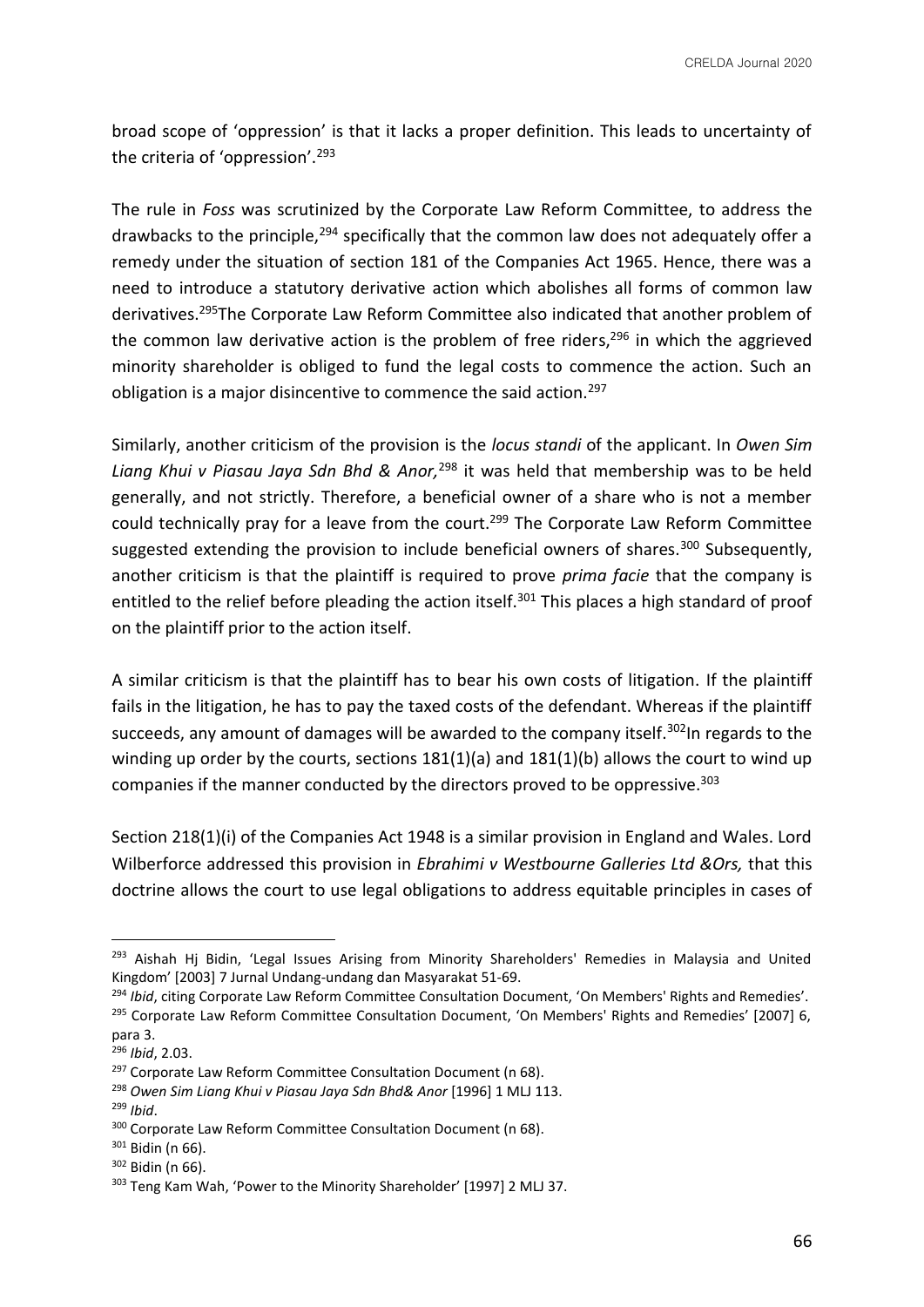unfairness.<sup>304</sup> In other words, the company can only be wound up if the court is satisfied that it is just and equitable for the company to be wound up.<sup>305</sup> Naturally, this was unsatisfactory to the minority shareholders as he is of obligation to justify the winding up order, in which, following that, the court is obliged to grant the winding up order.<sup>306</sup>

The Malaysian position differs from the English position in this aspect. This is due to the meaning of the term 'oppression' from the English cases such as *Re Jermyn Street Turkish Baths Ltd* which differs from Malaysian cases such as *Re Kong Thai Sawmill (Miri) Sdn Bhd*<sup>307</sup> as stated above. However, it can be argued that a remedy of such a conduct, under s181, is subjected to the discretion of the courts.<sup>308</sup> Due to this fact, the court may grant an order to wind up the company despite not being prayed to do so, or to provide an appropriate alternative remedy depending on the situation, as seen in *Kuah Kok Kim v Chong Lee Leong Seng Co (Pte) Ltd.* <sup>309</sup> This may be beneficial as winding up the company may not be in the company's best interests.

However, AnuarJ in *Kumagai Gumi Co Ltd v Zenecon-Kumagai Sdn Bhd & Ors,*<sup>310</sup> stated that despite the differences in s181 and the just and equitable rule in section 218 of the Companies Act 1948, the outcome is the same. He noted that despite how sections 218 or 181 were construed, the courts were entitled to impose equitable rights on strict legal obligations.

#### **3.3 Introduction of the Companies Amendment Act 2007**

The provisions of sections 181A-E were introduced in the Companies Amendment Act (2007 Amendment) which provide for derivative action on behalf of the company. Sections 181 A-E were debated by the Corporate Law Reform Committee in the Consultative Document 6.<sup>311</sup> The statutory derivative action was first aptly attempted in *Celcom (M) Bhd v Mohd Shuaib Ishak.*<sup>312</sup> It was held that the derivative action under s181A must be strictly applied. There must also be a direct causal nexus whereby the complainant must prove, " ... between the complainant and how he ceased to be a member."<sup>313</sup> This case was to be said to impose a strict requirement on the provision. $314$  Another requirement, as stated by Abdul Hamid

<sup>304</sup>*I bid*.

<sup>305</sup> Teng (n 76).

<sup>306</sup> Teng (n 76).

<sup>307</sup> *Re Kong Thai Sawmill* (n 62).

<sup>308</sup> Teng (n 76).

<sup>309</sup> *KuahKok Kim v Chong Lee Leong Seng Co (Pte) Ltd* [1991] 2 MLJ 129.

<sup>310</sup> *Kumagai Gumi Co Ltd v Zenecon-Kumagai Sdn Bhd & Ors* [1995] 2 SLR 297.

<sup>&</sup>lt;sup>311</sup> Corporate Law Reform Committee Consultation Document (n 68).

<sup>312</sup> *Celcom (M) Bhd v Mohd Shuaib Ishak* [2011] 3 MLJ 636.

<sup>313</sup> *Ibid*.

<sup>314</sup> Ahmad Khamal (n 25).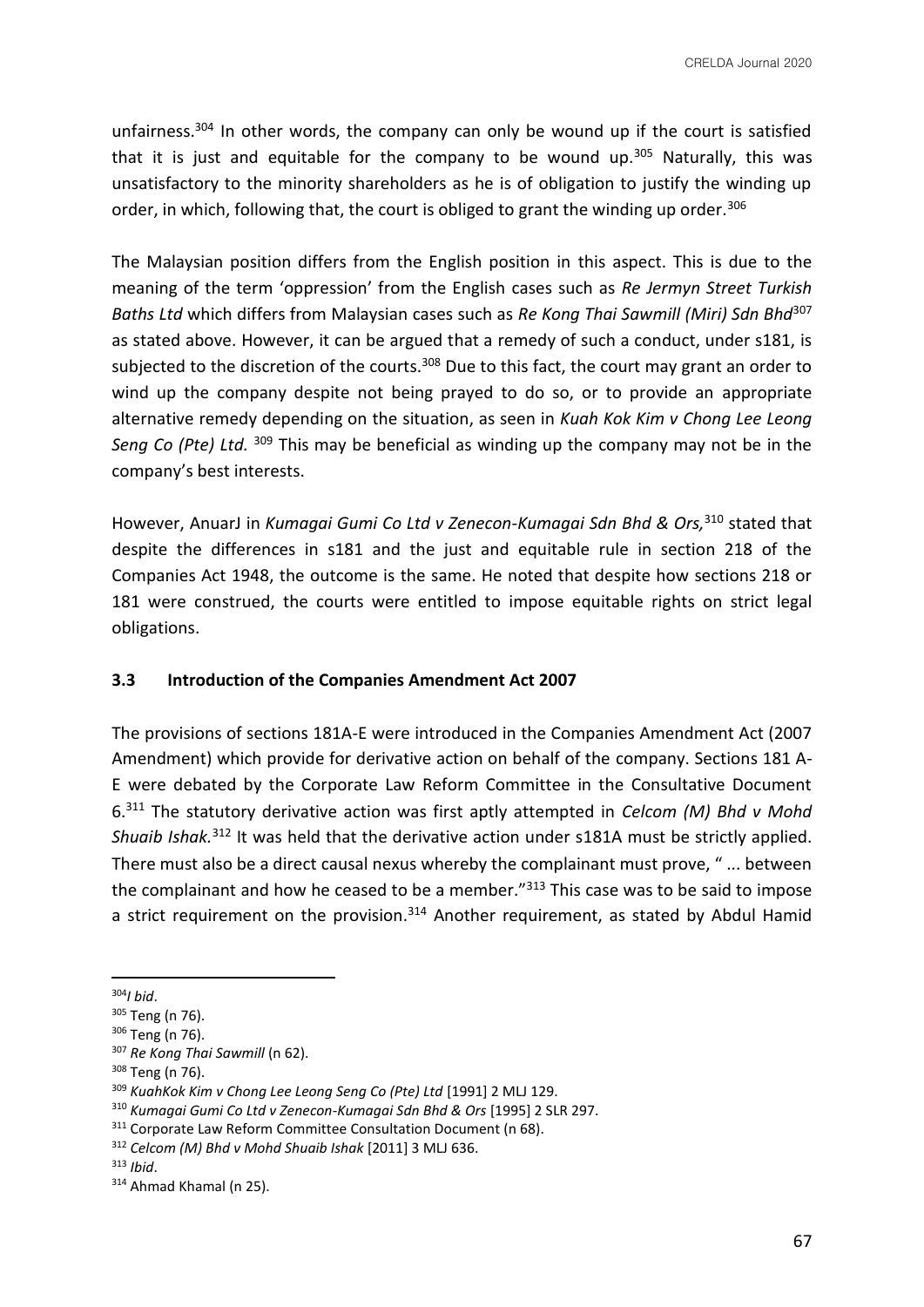Embong JCA, is to prove 'good faith', which is based on honest belief and that the application is not of a collateral purpose.<sup>315</sup>

It is due to the two important factors of whether the derivative action is brought in good faith for the best interests of the company; $316$  that the Court of Appeal sets the bar high for such an action, with a strict adherence to the provision.<sup>317</sup> The court in *Celcom (M) Bhd*<sup>318</sup> held that on the issue of good faith, there is a twofold test of good faith under section 181B: (i) an honest belief by the respondent, and (ii) that the claim is not meant for a collateral purpose.

These requirements are important, as stated by Annabelle Yip and Hon Yi Lim in the Singaporean Court of Appeal case of *Ang Thiam Swee v Low Hian Chor*. <sup>319</sup> The necessity to prove a good faith is established under section 216A(3) of the Singaporean Act.<sup>320</sup> Both limbs are held as important as 'personal matters' would be avoided from these frivolous claims.<sup>321</sup>However, there is a slight emphasis on the issue of honest belief in the Malaysian jurisdiction, rather than the Singaporean emphasis on both honest belief and interests of the company. As the Malaysian requirement for 'honest belief' and 'interest of the company' is more akin to the Australian decision of *Swansson v R A Pratt Properties Pty Ltd*  and Another,<sup>322</sup>it is a twofold test, rather than merely one from the Singaporean statute.

Imperfections in these particular amendments still exist. For instance, section 181A was silent on a possibility of a multiple derivative action<sup>323</sup> which is an action taken by a minority shareholder against a subsidiary or a related company, $324$  seen in the Hong Kong case of *Waddington Ltd v Chan Chun Hoo Thomas and others.*<sup>325</sup>Therefore, due to the lacunae in the statutes, the courts would often refer to the common law<sup>326</sup>as shown in *Ranieet Singh Sidhu v Zavarcoplc*<sup>327</sup> which refers to cases such as *Waddington.*<sup>328</sup> In this particular case,

<sup>315</sup> *Celcom (M) Bhd* (n 85).

<sup>&</sup>lt;sup>316</sup> Vivian Chen, 'The Statutory Derivative Action in Malaysia: Comparison with an Australian Judicial Approach' [2017] 12 Asian Journal of Comparative Law 1.

<sup>&</sup>lt;sup>317</sup> Ahmad Khamal (n 25).

<sup>318</sup> *Celcom (M) Bhd*(n 85).

<sup>319</sup> *Ang Thiam Swee v Low Hian Chor* [2013] SGCA 11.

<sup>320</sup> Section 216A(3) of the Companies Act.

<sup>321</sup> Annabelle Yip and Hon Yi Lim, 'Ang Thiam Swee v Low Hian Chor [2013] SGCA 11 (Singapore, Court of Appeal, 31 January 2013): Acting in Good Faith' [2013] Wong Partnership LLP <http://www.mondaq.com/x/234352/Shareholders/Ang+Thiam+Swee+v+Low+Hian+Chor+2013+SGCA+11+Sin gapore+Court+of+Appeal+31+January+2013+acting+in+good+faith> accessed 28 May 2020.

<sup>322</sup> [2002] 42 ACSR 313.

<sup>&</sup>lt;sup>323</sup> Aiman Nariman Mohd Sulaiman, 'The Statutory Derivative Action in Malaysia: Filling in the Gaps' [2012] 20 IIUMLJ 177.

<sup>&</sup>lt;sup>324</sup> Victor Joffe, 'The multiple derivative action: pt 1' [2009] 2 JIBFL 61.

<sup>&</sup>lt;sup>325</sup> Waddington Ltd v Chan Chun Hoo Thomas and others [2008] HKLR 1381. [2008] HKCFA 63.

<sup>326</sup> Ahmad Khamal (n 25).

<sup>327</sup> [2016] 2 CLJ 975.

<sup>328</sup> *Kumagai Gumi Co Ltd (n 85*).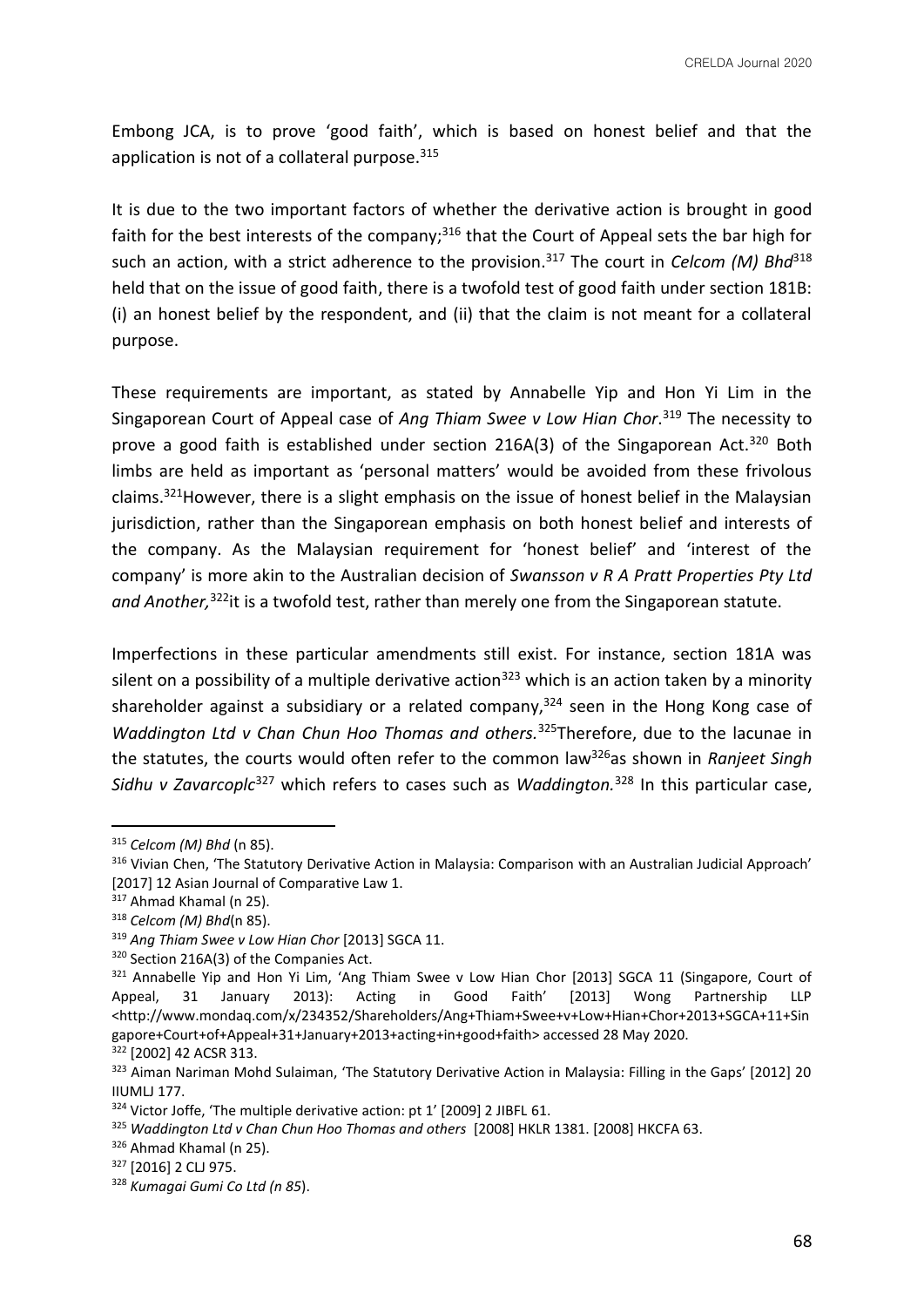multiple derivative action was applied in Malaysia via section 181A(3) of the Companies Act 1965.<sup>329</sup>

#### **3.4 The Current Position under the Companies Act 2016**

Remedies for minority shareholders are found in sections 346 to 351 of the Companies Act 2016.<sup>330</sup> Section 346 is similar to section 181 of the Companies Act 1965 in providing a remedy to a minority shareholder in cases of oppression.<sup>331</sup> Section 346 of the Companies Act 2016 states that a member, upon proving either that (a) the affairs of the company were exercised as oppressive to one or more shareholders including himself; or (b) if an act of a company is prejudicial to one or more members, including himself;<sup>332</sup> the court has a discretion to (a) Direct, prohibit, cancel or vary a transaction or resolution, (b) regulate the conduct of the company, (c) to allow purchasing of shares, (d) to provide a reduction in the purchasing of shares or (e) to wind up the company.<sup>333</sup>

Section 346 of the Companies Act 2016 is a personal claim. The individual member or debenture holder brings an action under his name. Whereas, under section 347, the proceedings are derivative, in which the applicant brings the claim in the company's name by way of section 347(2). Sections S347- 350 of the Companies Act 2016 is similar to the amended provisions of section 181A-E of the Companies Act 1965, as elaborated below. Section 347(1)of the Companies Act 2016 states that the complainant may initiate, intervene in, or defend a proceeding on behalf of the company. Essentially, the complainant may take action against the majority shareholders on behalf of the company itself. This would mean that the plaintiff no longer has to take a representative action to include all the shareholders except the defendants. Rather, the plaintiff will be acting under the company's name.

Section 347 of the Companies Act 2016 is similar to section 181A of Companies Act 1965. Sections 181A(1) and (2) are identical in nature to sections 347(1) and (2). However, most importantly, under the Companies Act 2016, common law rules are abrogated under section 347(3).<sup>334</sup> This differs from the Companies Act 1965. Under section 181A(3) of the Companies Act 1965, the right of a person to bring an action under Common Law is not abrogated.

<sup>329</sup> Ainul Azam bin Ahmad Khamal, 'There and Back Again: The Journey Continues – Recent Perspectives on the Law of Derivative Action in Malaysia' [2019] 6 MLJ 119.

<sup>330</sup> Companies Act 2016 (n 10) s 346-351.

<sup>331</sup> Chan Wai Meng, *Essential Company Law in Malaysia: Navigating the Companies Act 2016* (1<sup>st</sup> Edn, Sweet & Maxwell 2017).

<sup>332</sup> Companies Act 2016 (n 10)s 346(1).

<sup>333</sup> Companies Act 2016 (n 10) s 346(2).

<sup>334</sup> Companies Act 2016 (n 10) s347(3).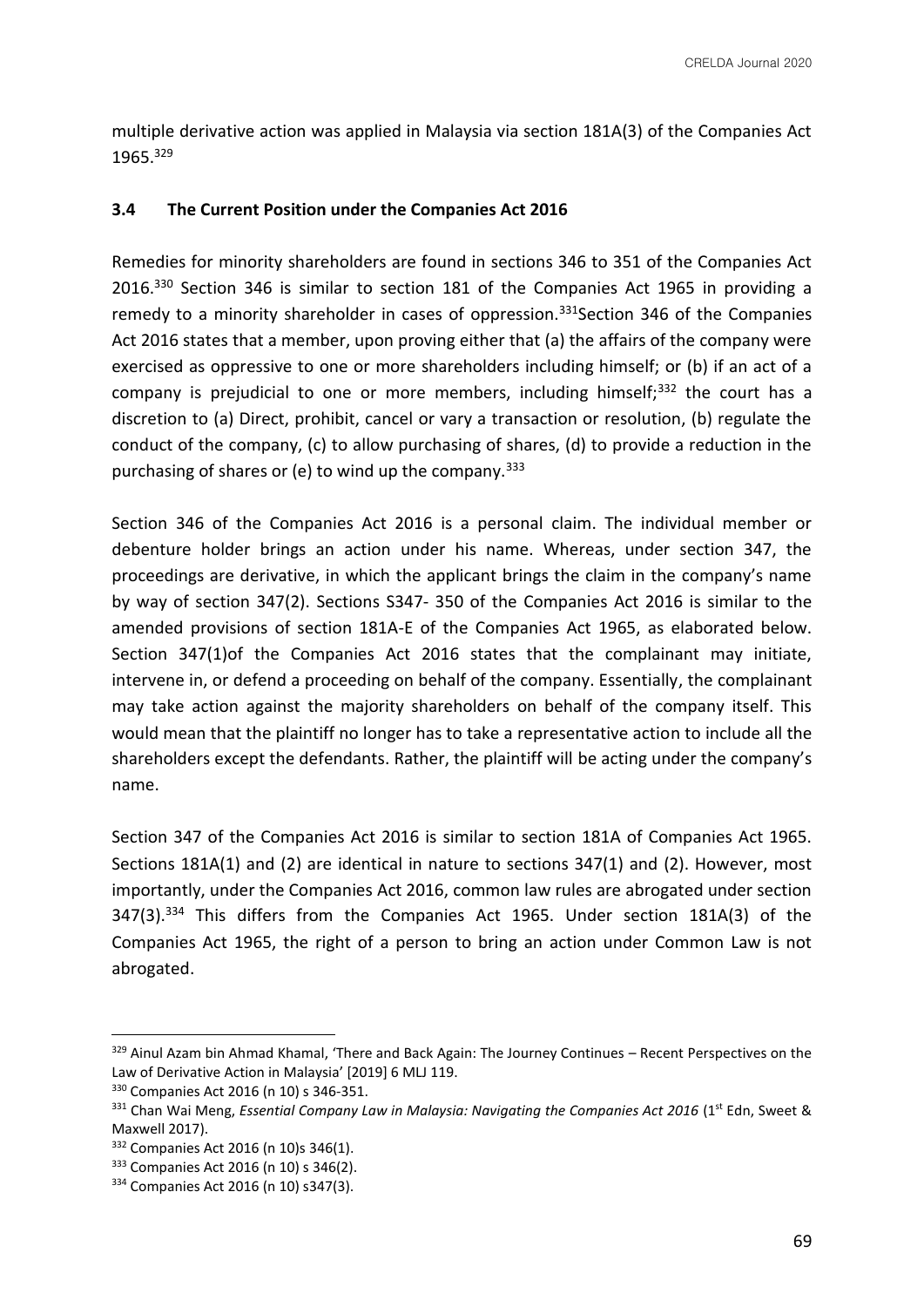Section 348 of the Companies Act 2016 states the procedure of which the derivative action via section 347 is initiated. This section is identical with section 181B of the Companies Act 1965. Similarly, section 348(5) of the Companies Act 2016 is identical to section 181C of the Companies Act 1965. Under section 348(4) of the Companies Act 2016, the twofold test of honest belief and best interests of the company is retained. It is opined that the same high standard of the Companies Act 1965, held in *Celcom (M) Bhd*<sup>335</sup> still applies.

Section 349 of the Companies Act 2016 is parallel to section 181D of the Companies Act 1965. This states that a ratification or an approval of the conduct by the members of the company does not prevent any persons from bringing a claim. However, the court may take the ratification or order into the consideration of the order to be made. Section 350 of the Companies Act 2016, which is identical to section 181E of the Companies Act 1965, gives power to the court to make orders on (a) authorise the complainant to control the conduct of proceedings, (b) gives direction for conduct of proceedings,(c) for any person to provide assistance and information to the complainant, (d) to require the company to pay legal fees and disbursements or to grant leave of an injunction, (e) to make orders on costs.

Section 351 of the Companies Act 2016, which corresponds to section 368A of the Companies Act 1965, is a wide provision that gives power to the court to grant injunctions if any offences under the respective acts were committed. From the comparison above, it is clear that the major difference between derivative actions under the Companies Act 2016 and the Companies Act 1965 is that the Companies Act 2016 expressly abrogates the common law principles, whereas the Companies Act 1965 did not.

Although it is of the Corporate Law Reform Committee's intention for the common law principles to be abrogated in the new statute, there are many uncertainties in whether the Companies Act 2016 would allow common law principles in practice and in case law.<sup>336</sup>One of the uncertainties is the multiple derivative action as decided in *Ranjeet Singh.*<sup>337</sup>The Companies Act 2016 is similar to the Companies Act 1965 that it is silent on this issue. Since the Companies Act 2016 expressly abrogates common law principles, it is unclear whether doctrines such as multiple derivative action should continue in the current legal framework.

Conversely, several of the interpretations decided in case law based on the said provisions of the Companies Act 1965 are clearly to be retained. For instance, due to the identical nature of sections 181A (1) and (2) of the Companies Act 1965 and sections 347(1) and (2) of the Companies Act 2016, the strict requirement of the direct causal nexus " ... between the complainant and how he ceased to be a member ... " decided in *Celcom (M) Bhd* should be followed.

<sup>335</sup> *Celcom (M) Bhd*(n 85).

<sup>336</sup> Ahmad Khamal (n 25).

<sup>337</sup> *Ranjeet Singh Sidhu v Zavarco plc* (n 100).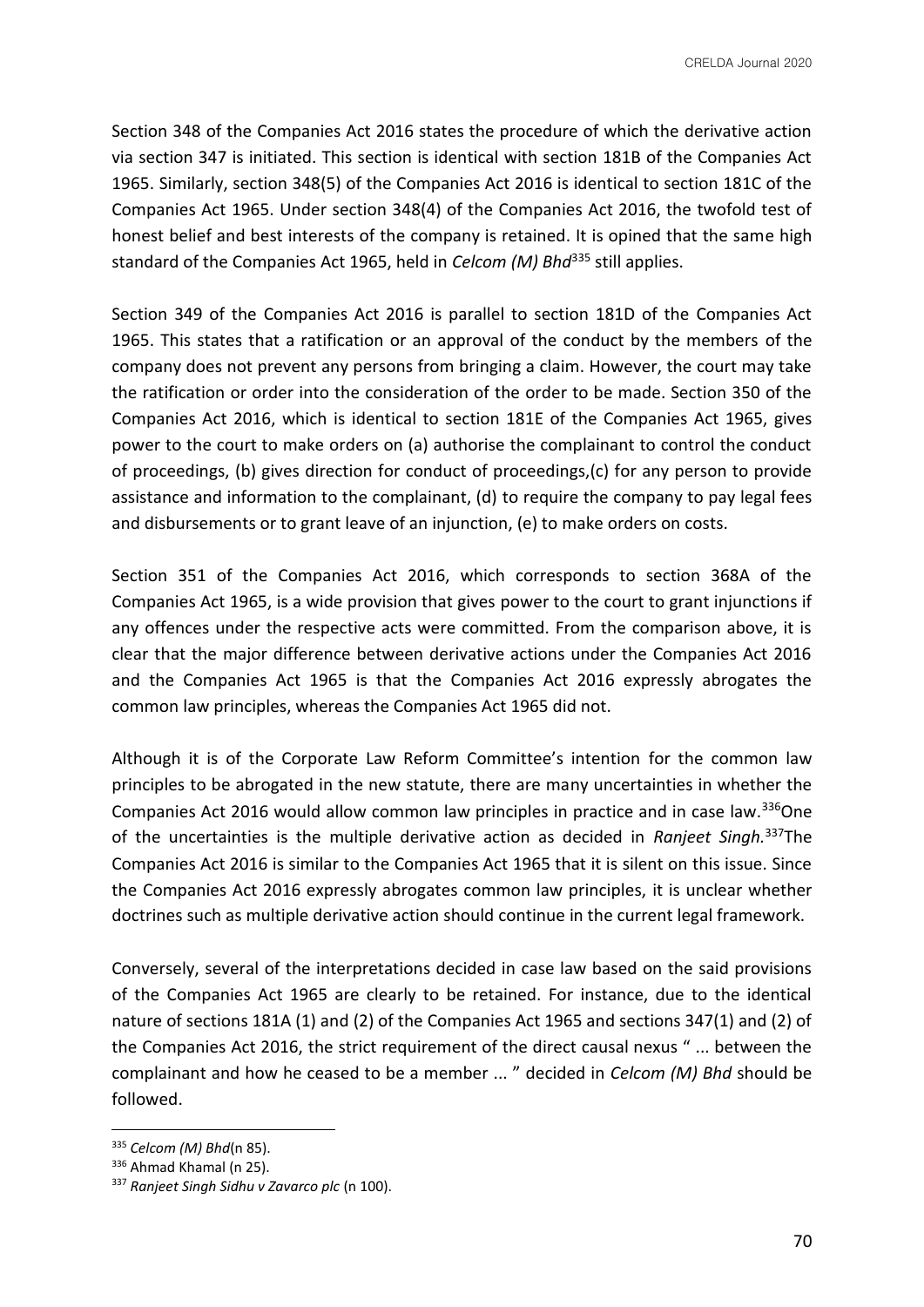CRELDA Journal 2020

Therefore, it is appropriate to refer to the Corporate Law Reform Committee in regards to this issue. The Corporate Law Reform Committee recommends that common law derivative action be abrogated in favour of the statutory derivative action. In this regard, the Corporate Law Reform Committee achieved its goal. It must be noted that the Companies Act 2016 does provide certain provisions that compensate the exceptions under *Edwards,*  namely, fraud in section 213;special majority in sections 33(1) and 38(6); and personal rights in section 71.<sup>338</sup>

However, as common law rules regarding derivative action were repealed, the Malaysian position seemingly becomes less vague as compared to the previous situation with the Companies Act 1965.<sup>339</sup> It is of this author's opinion that the removal of Common Law principles from the law is a benefit, rather than a loss. The common law rules of *Foss* are restrictive, and much antiquated in an age where shareholder power is seen with more value.<sup>340</sup>To quote Lord Browne Wilkinson in *R v Secretary of State for the Home Department,*  ex-parte Pierson,<sup>341</sup> "Parliament is presumed not to have intended to change the common law unless it is clearly indicated such intention either expressly or by necessary implication."

Despite the clear express abrogation of Common Law principles, the 2019 decision of the Federal Court in *Perak Integrated Networks Services Sdn Bhd v Urban Domain Sdn Bhd*<sup>342</sup> affirmed the common law principle of 'wrongdoers' control'. Wrongdoer's control was an essential requirement in the common law derivative action.<sup>343</sup> If a company is 'deadlocked' in which the company is equally split between 2 opposing views, the plaintiff has to prove that the defendant has control over the board. This is called the Wrongdoer's Control test.

Under the Companies Act2016, there is no such requirement. The recourse back to the common law principles trivialises the express prohibition of section 347(3) of the Companies Act2016. It must be noted that Raus Sharif CJ admitted in his judgment that the case arose in 2012, and thus the Companies Act2016 does not retrospectively apply to this case. Therefore, it is for this reason that the author opines that this decision is not to be followed.

343*Ibid*.

<sup>338</sup> Chan (n 104).

<sup>339</sup> Ahmad Khamal (n 25).

<sup>340</sup> Koh (n 26).

<sup>341</sup> *R v Secretary of State for the Home Department, ex-parte Pierson* [1998] AC 539.

<sup>342</sup>*Perak Integrated Networks Services Sdn Bhd v Urban Domain Sdn Bhd (on behalf of themselves and Pins OSC & Maintenance Services Sdn Bhd through derivative action) & Anor* [2018] 4 MLJ 1.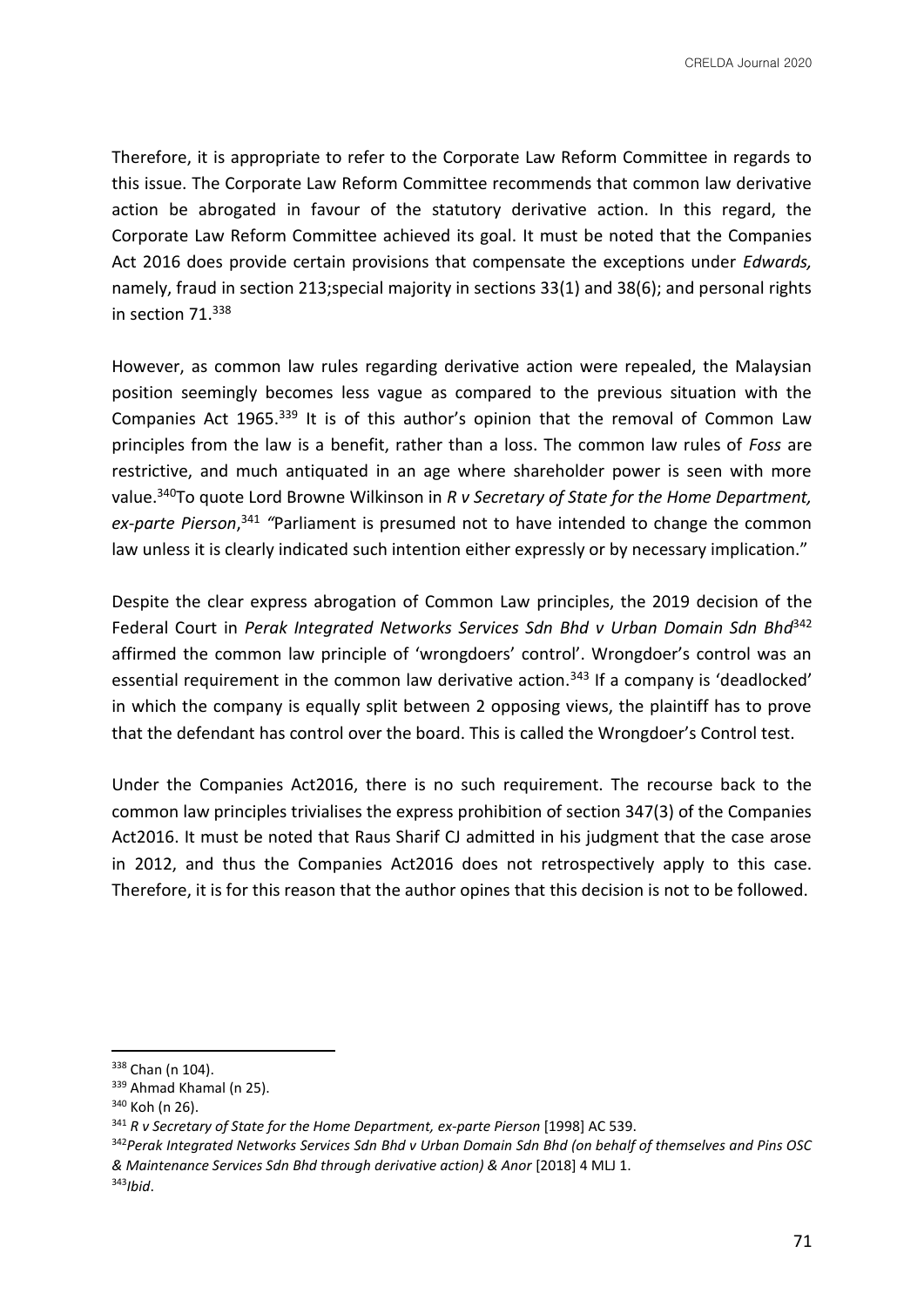#### **4. Conclusion**

Due to the developments of the law under sections 181A-E of the Companies Act 1965, it is this author's opinion that the case laws decided based on the said provisions of the Companies Act 1965 fully applicable to the new legislation due to the similarity of the provisions of section 347 of the Companies Act 2016 and sections 181A-E of the Companies Act 1965. It is also of this author's opinion that a more recent development in the case law, made in light of the Companies Act 2016, should be made explicit that the case law made under the Companies Act 1965 is to be followed. In light of the future developments in case law, English Common Law principles should be slowly replaced by Malaysian precedents as the lacunae starts to be filled with established legal doctrine.

Due to the abrogation of the common law principles, it can be concluded that the flaws in the common law actions are solved. Maintaining the principles of *Edwards v Halliwell* would only complicate matters further as the Corporate Law Reform Committee suggestions in the Companies Act 2016 have filled the gap left by the Common Law. Moreover, by abrogating the Common law principles, the law is now streamlined. This analysis also demonstrates that the law, like any other human developments, should not be static, but a dynamic, evolving force that improves over time.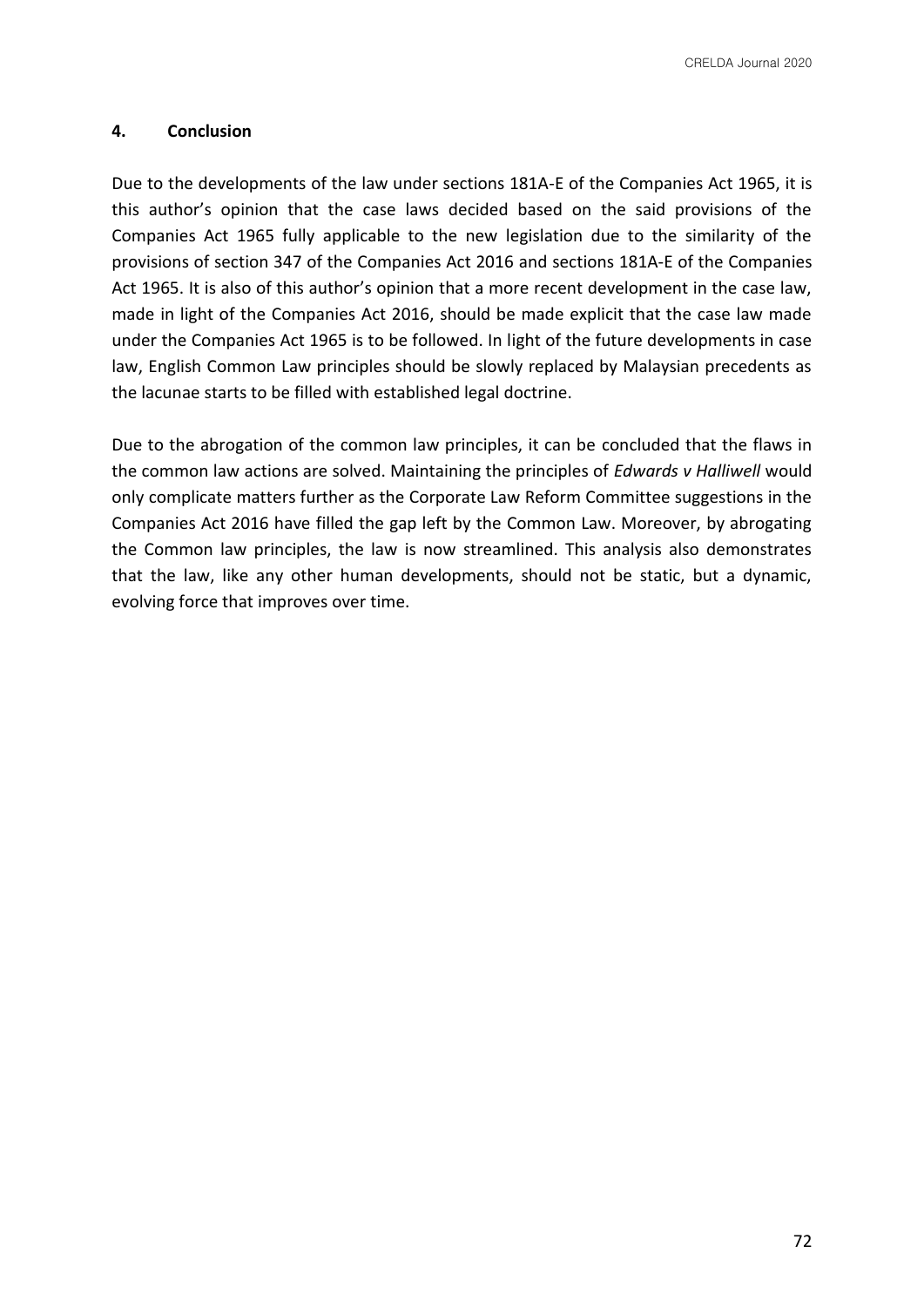#### **References**

- Abdul Ghadas, ZA, 'The Myth of Corporate Personality: An Overview from the English Law and Shariah' [2008] 3 ShLR 13.
- *Abdul Rahim bin Aki v Krubong Industrial Park (Melaka) Sdn Bhd v Ors* [1995] 4 CLJ 551.
- Ahmad Khamal, AA, 'There and Back Again- Perspectives on the Law of Derivative Action in Malaysia' [2017] 5 MLJ 124.
- Ahmad Khamal, AA, 'There and Back Again: The Journey Continues Recent Perspectives on the Law of Derivative Action in Malaysia' [2019] 6 MLJ 119.
- *Ang Thiam Swee v Low Hian Chor* [2013] SGCA 11.
- Bidin, AH, 'Legal Issues Arising from Minority Shareholders' Remedies in Malaysia and United Kingdom' [2003] 7 Jurnal Undang-undang dan Masyarakat 51.
- Board of Trade, 'Report of the Company Law Committee 1962' (Cmnd. 1749, 1962).
- Boyle, A, 'A Liberal Approach to Foss v. Harbottle' [1964] 27 Modern Law Review 603.

Canada Business Corporations Act, RSC 1985 (Canada).

- *Celcom (M) Bhd v Mohd Shuaib Ishak* [2011] 3 MLJ 636.
- Chan, WM, *Essential Company Law in Malaysia: Navigating the Companies Act 2016* (1st Edn, Sweet & Maxwell 2017).
- Chen, V, 'The Statutory Derivative Action in Malaysia: Comparison with an Australian Judicial Approach' [2017] 12 Asian Journal of Comparative Law 1.
- Collier, B, 'The Application of the Rule in Salomon v Salomon In Malaysian Company Law' [1998] 2 MLJ 65.
- Companies (Amendment) Act 2007.
- Companies Act 1965.
- Companies Act 2006 (UK).
- Companies Act 2016.
- Companies Act Chap 50 (Singapore).
- *Development and Commercial Bank Bhd v Lam Chuan Co & Anor* [1989] 1 MLJ 318.
- Dewey, J, 'The Historical Background to Corporate Legal Personality' [1926] 25 Yale LJ 655.
- Dickerson, R,*et al*, *Proposals for a New Business Corporations Law for Canada* (Ottawa:
	- Ministry of Supply and Services Canada, 1971).
- *Edwards v Halliwell* [1950] 2 All ER 1064 (CA).
- *Elder v Elder Watson* [1952] SC 49.
- *Foss v Harbottle* [1843] 67 ER 189 [1843] 2 Hare 461.
- *Gas Lighting Improvement Co Ltd v Commissioner of Inland Revenue* [1923] AC 723.
- Grantham, R, 'The doctrinal basis of the rights of company shareholders' [1998] 57 CLJ 3.
- Hale, C, 'What's Right with the Rule in Foss v Harbottle?' [1997] Company Financial Insolvency Law Review 219.
- Hayden, P, 'Added protection' 159 NLJ 313.
- Joffe, V, 'The multiple derivative action: pt 1' [2009] 2 JIBFL 61.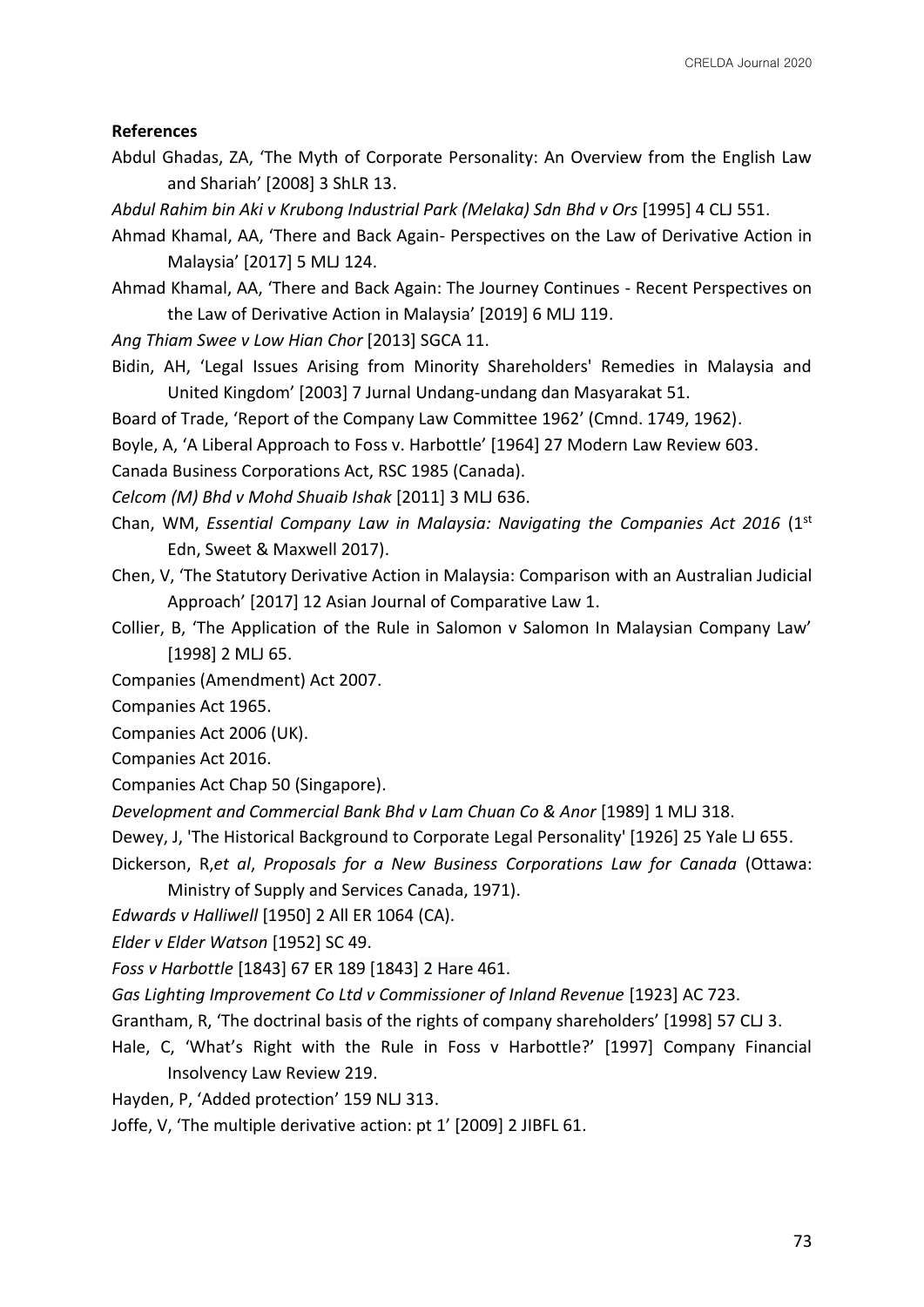Koh, P, 'The Statutory Derivative Action in Singapore: A Critical and Comparative Examination The Statutory Derivative Action in Singapore - A Critical and Comparative Examination' [2001] 13 Bond Law Review 64.

*Kuah Kok Kim v Chong Lee Leong Seng Co (Pte) Ltd* [1991] 2 MLJ 129.

*Kumagai Gumi Co Ltd v Zenecon-Kumagai Sdn Bhd & Ors* [1995] 2 SLR 297.

Law Commission, 'Shareholder remedies' (Law Com No 246, 1997).

Loh, SC, *Corporate Powers Accountability* (2nd edn, LexisNexis 2002).

*Macaura v Northern Assurance* [1925] AC 619.

*MacDougall v Gardiner* [1875] 1 ChD 13.

Morse, G and Palmer, FB, *Palmer's Company Law* (22nd edn, Sweet & Maxwell 1976).

Munir, AB, *'*Lifting the Corporate Veil and the Criminal Liability of a Company' [1994] 1 MLJ 146.

*Owen Sim Liang Khui v Piasau Jaya SdnBhd& Anor* [1996] 1 MLJ 113.

Parkinson, JE, *Corporate Power And Social Responsibility* (Oxford University Press 1993).

*Perak Integrated Networks Services Sdn Bhd v Urban Domain Sdn Bhd (on behalf of themselves and Pins OSC & Maintenance Services Sdn Bhd through derivative action) & Anor* [2018] 4 MLJ 1.

*Prudential Assurance Ltd. v. Newman Industries Ltd. (No 2)* [1982] Ch. 204 (CA).

*R v Secretary of State for the Home Department, Ex-Parte Pierson* [1998] AC 539.

*Ranjeet Singh Sidhu v Zavarcoplc* [2015] MLJU 638.

*Re Associated Tools Industries Ltd* [1963] 5 FLR 55 (FC).

*Re Ferguson and Imax Systems Corp*., 43 O.R.2d 128, 137 (Ont. C.A. 1983).

*Re Kong Thai Sawmill (Miri) SdnBhd v Ling Beng Sung* [1978] 2 MLJ 227 (PC).

Salim, MR, 'The Shareholders' Derivative Action' [2000] 1 MLJ 44.

Salmond, JW, *Salmond On Jurisprudence* (10th edn, Stevens and Haynes 1913).

Sealy, L, 'A Marathon that Nobody Wins' [1981] 40 CLJ 1.

Sealy, L, 'More Bleak News for the Minority Shareholder' [1987] 46 CLJ 3.

Sheikh, S, 'Judicial policy on corporate giving' [1990] 87 LSG 25.

Straits Settlement 49 of 1940.

Sulaiman, ANM, 'The Statutory Derivative Action in Malaysia: Filling in the Gaps' [2012] 20 IIUMLJ 177.

*Sunrise Sdn Bhd v First Profile (M) Sdn Bhd* [1996] 3 MLJ 533.

*Swansson v R A Pratt Properties Pty Ltd and Another* [2002] 42 ACSR 313.

Teng, KW, 'Power to the Minority Shareholder' [1997] 2 MLJ 37.

*Waddington Ltd v Chan Chun Hoo Thomas and others* [2008] HKLR 1381; [2008] HKCFA 63.

*Wallersteiner v Moir (No 2)* [1975] 1 All ER 849; [1975] QB 373.

Wedderburn, K, 'Shareholders' Rights and the Rule in Foss v. Harbottle' [1957] 15 CLJ2.

Weinstein, M, 'Limited Liability in California 1928-31: It's the Lawyers' [2005] 7 Am. L. & Econ. Rev 2.

Yip, A and Lim, HY, 'Ang Thiam Swee v Low Hian Chor [2013] SGCA 11 (Singapore, Court of Appeal, 31 January 2013): Acting in Good Faith' (*Wong Partnership LLP,* 19 April